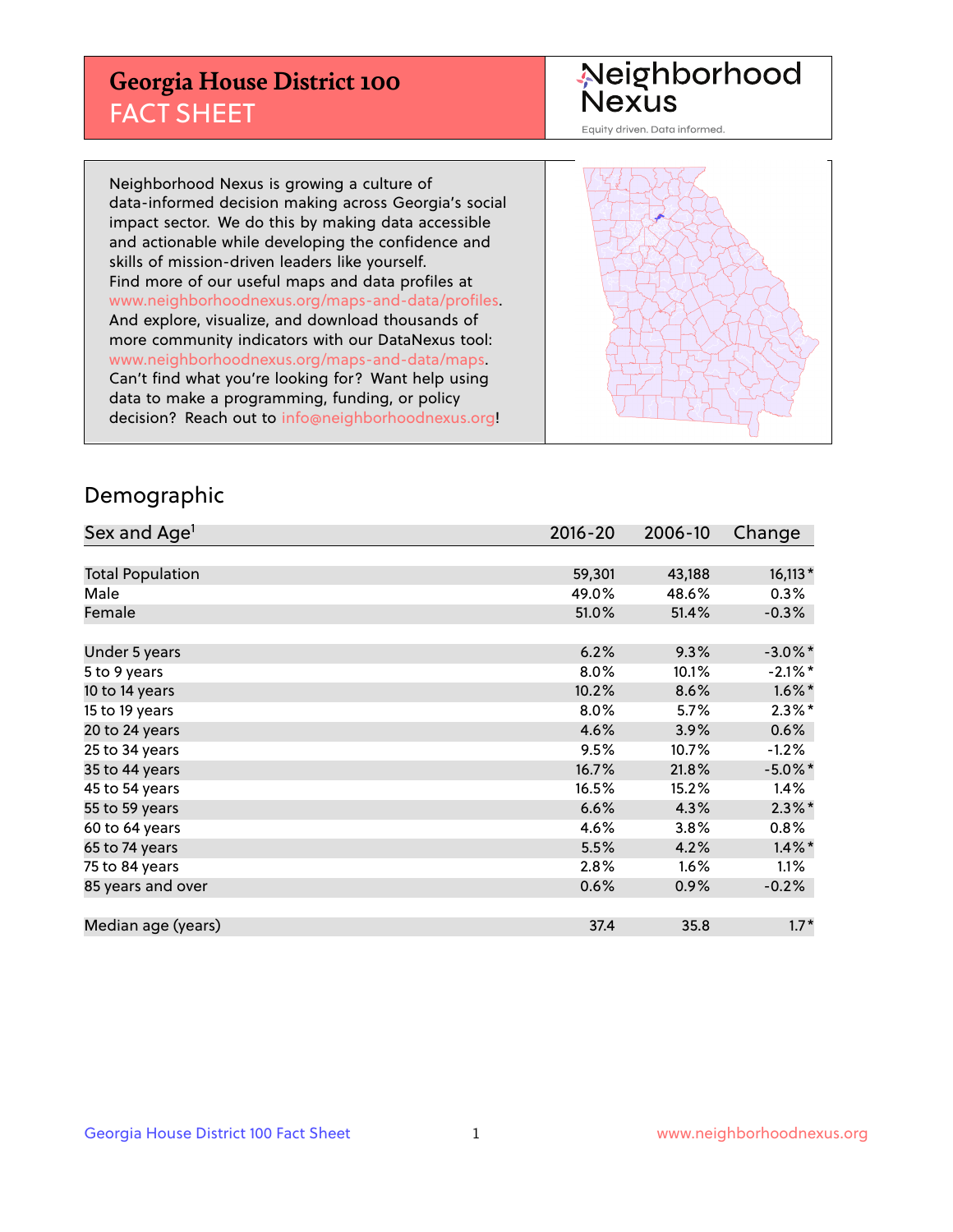## Demographic, continued...

| Race <sup>2</sup>                                            | $2016 - 20$ | 2006-10 | Change      |
|--------------------------------------------------------------|-------------|---------|-------------|
| <b>Total population</b>                                      | 59,301      | 43,188  | $16,113*$   |
| One race                                                     | 94.2%       | 98.7%   | $-4.5%$ *   |
| White                                                        | 68.2%       | 80.6%   | $-12.4\%$ * |
| <b>Black or African American</b>                             | 8.2%        | 6.0%    | 2.2%        |
| American Indian and Alaska Native                            | 0.2%        | 0.1%    | 0.1%        |
| Asian                                                        | 16.4%       | 8.3%    | $8.1\%$ *   |
| Native Hawaiian and Other Pacific Islander                   | 0.0%        | 0.0%    | $-0.0%$     |
| Some other race                                              | 1.3%        | 3.6%    | $-2.3\%$ *  |
| Two or more races                                            | 5.8%        | 1.3%    | 4.5%*       |
| Race alone or in combination with other race(s) <sup>3</sup> | $2016 - 20$ | 2006-10 | Change      |
| Total population                                             | 59,301      | 43,188  | $16,113*$   |
| White                                                        | 73.4%       | 81.8%   | $-8.4\%$ *  |
| <b>Black or African American</b>                             | 9.8%        | 6.4%    | $3.4\%$ *   |
| American Indian and Alaska Native                            | 0.7%        | 0.2%    | 0.5%        |
| Asian                                                        | 17.9%       | 8.7%    | $9.2\%$ *   |
| Native Hawaiian and Other Pacific Islander                   | 0.2%        | 0.1%    | 0.0%        |
| Some other race                                              | 4.2%        | 4.2%    | 0.0%        |
|                                                              |             |         |             |
| Hispanic or Latino and Race <sup>4</sup>                     | $2016 - 20$ | 2006-10 | Change      |
| Total population                                             | 59,301      | 43,188  | $16,113*$   |
| Hispanic or Latino (of any race)                             | 8.7%        | 10.1%   | $-1.4%$     |
| Not Hispanic or Latino                                       | 91.3%       | 89.9%   | 1.4%        |
| White alone                                                  | 63.5%       | 74.8%   | $-11.3\%$ * |
| Black or African American alone                              | 8.0%        | 5.9%    | 2.1%        |
| American Indian and Alaska Native alone                      | 0.2%        | 0.1%    | 0.1%        |
| Asian alone                                                  | 16.4%       | 8.3%    | $8.1\%$ *   |
| Native Hawaiian and Other Pacific Islander alone             | 0.0%        | 0.0%    | $-0.0%$     |
| Some other race alone                                        | 0.3%        | 0.0%    | 0.2%        |
| Two or more races                                            | 3.0%        | 0.9%    | $2.2\%$ *   |
| U.S. Citizenship Status <sup>5</sup>                         | $2016 - 20$ | 2006-10 | Change      |
|                                                              |             |         |             |
| Foreign-born population                                      | 11,941      | 6,432   | 5,509*      |
| Naturalized U.S. citizen                                     | 49.8%       | 41.2%   | $8.6\%$ *   |
| Not a U.S. citizen                                           | 50.2%       | 58.8%   | $-8.6%$     |
| Citizen, Voting Age Population <sup>6</sup>                  | 2016-20     | 2006-10 | Change      |
| Citizen, 18 and over population                              | 36,406      | 26,053  | $10,353*$   |
| Male                                                         | 48.0%       | 47.9%   | 0.1%        |
| Female                                                       | 52.0%       | 52.1%   | $-0.1%$     |
|                                                              |             |         |             |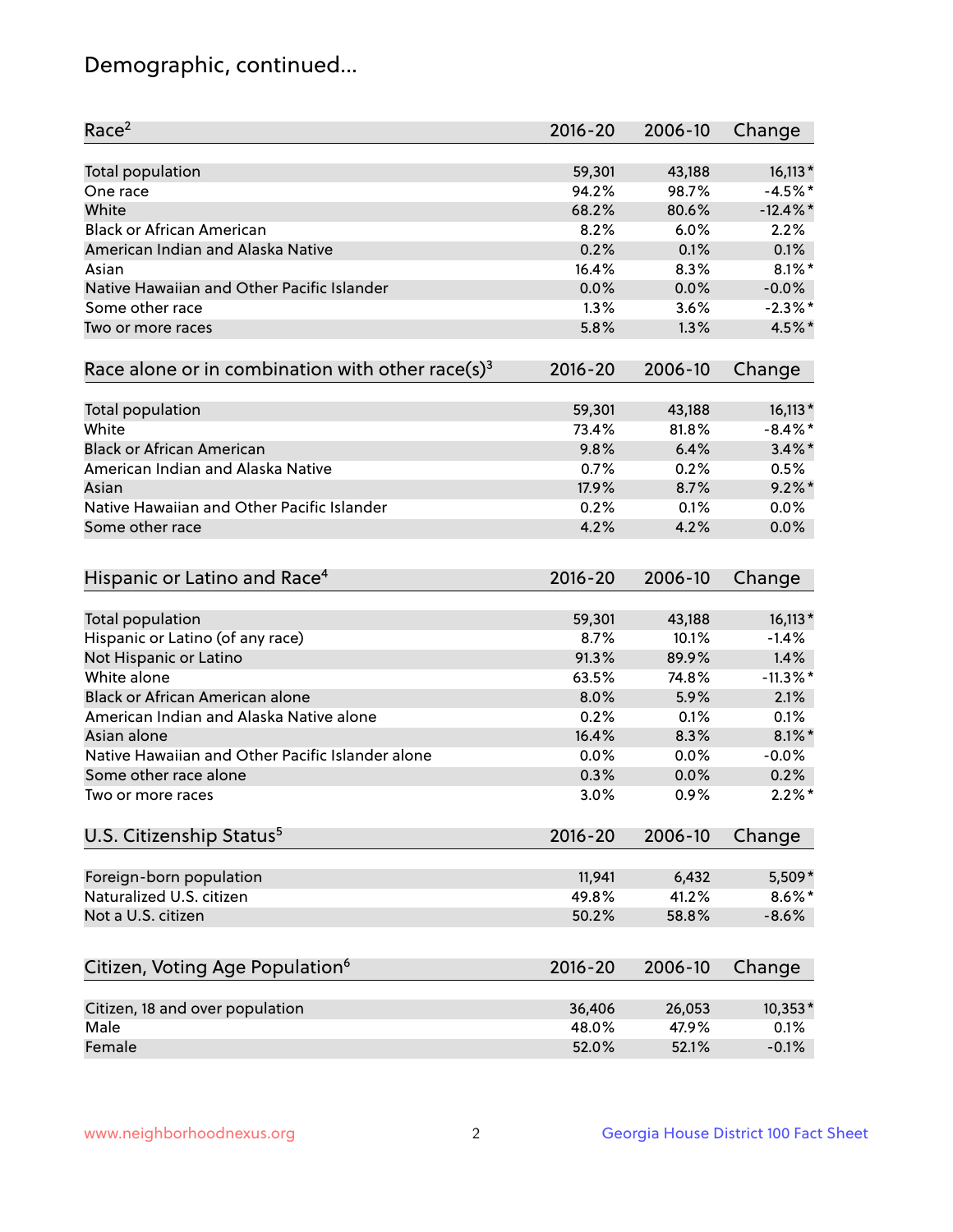#### Economic

| Income <sup>7</sup>                                 | $2016 - 20$ | 2006-10 | Change     |
|-----------------------------------------------------|-------------|---------|------------|
|                                                     |             |         |            |
| All households                                      | 18,368      | 13,983  | 4,384*     |
| Less than \$10,000                                  | 3.2%        | 2.9%    | 0.3%       |
| \$10,000 to \$14,999                                | 2.0%        | 2.1%    | $-0.1%$    |
| \$15,000 to \$24,999                                | 4.0%        | 6.0%    | $-2.0%$    |
| \$25,000 to \$34,999                                | 2.3%        | 6.1%    | $-3.8\%$ * |
| \$35,000 to \$49,999                                | 8.0%        | 9.2%    | $-1.1%$    |
| \$50,000 to \$74,999                                | 11.4%       | 17.5%   | $-6.0\%$ * |
| \$75,000 to \$99,999                                | 12.3%       | 15.8%   | $-3.5%$ *  |
| \$100,000 to \$149,999                              | 22.3%       | 21.1%   | 1.2%       |
| \$150,000 to \$199,999                              | 15.3%       | 10.8%   | 4.5%*      |
| \$200,000 or more                                   | 19.1%       | 8.5%    | 10.6%*     |
| Median household income (dollars)                   | 113,089     | 84,920  | 28,169*    |
| Mean household income (dollars)                     | 134,473     | 101,912 | 32,561*    |
| With earnings                                       | 89.3%       | 89.7%   | $-0.4%$    |
| Mean earnings (dollars)                             | 135,849     | 102,363 | 33,487*    |
| <b>With Social Security</b>                         | 17.5%       | 15.5%   | 2.0%       |
| Mean Social Security income (dollars)               | 23,388      | 16,812  | $6,576*$   |
| With retirement income                              | 12.7%       | 12.5%   | 0.2%       |
| Mean retirement income (dollars)                    | 35,897      | 22,426  | 13,471*    |
| With Supplemental Security Income                   | $2.6\%$     | 1.2%    | 1.3%       |
| Mean Supplemental Security Income (dollars)         | 5,660       | 6,856   | $-1,197$   |
| With cash public assistance income                  | 0.5%        | 0.7%    | $-0.1%$    |
| Mean cash public assistance income (dollars)        | $\mathbf 0$ | 3,432   | $-3,432$   |
| With Food Stamp/SNAP benefits in the past 12 months | 3.3%        | 3.7%    | $-0.4%$    |
|                                                     |             |         |            |
| Families                                            | 15,496      | 11,541  | 3,955*     |
| Less than \$10,000                                  | 2.2%        | 2.5%    | $-0.4%$    |
| \$10,000 to \$14,999                                | 0.5%        | 1.2%    | $-0.7%$    |
| \$15,000 to \$24,999                                | 3.0%        | 4.8%    | $-1.7%$    |
| \$25,000 to \$34,999                                | 2.1%        | 5.3%    | $-3.3%$    |
| \$35,000 to \$49,999                                | 7.2%        | 7.6%    | $-0.4%$    |
| \$50,000 to \$74,999                                | 10.9%       | 18.7%   | $-7.8\%$ * |
| \$75,000 to \$99,999                                | 11.9%       | 14.7%   | $-2.8%$    |
| \$100,000 to \$149,999                              | 23.5%       | 23.4%   | 0.1%       |
| \$150,000 to \$199,999                              | 17.2%       | 12.0%   | $5.2\%$ *  |
| \$200,000 or more                                   | 21.5%       | 9.8%    | $11.8\%$ * |
| Median family income (dollars)                      | 122,858     | 91,882  | 30,976*    |
| Mean family income (dollars)                        | 144,400     | 109,134 | 35,266*    |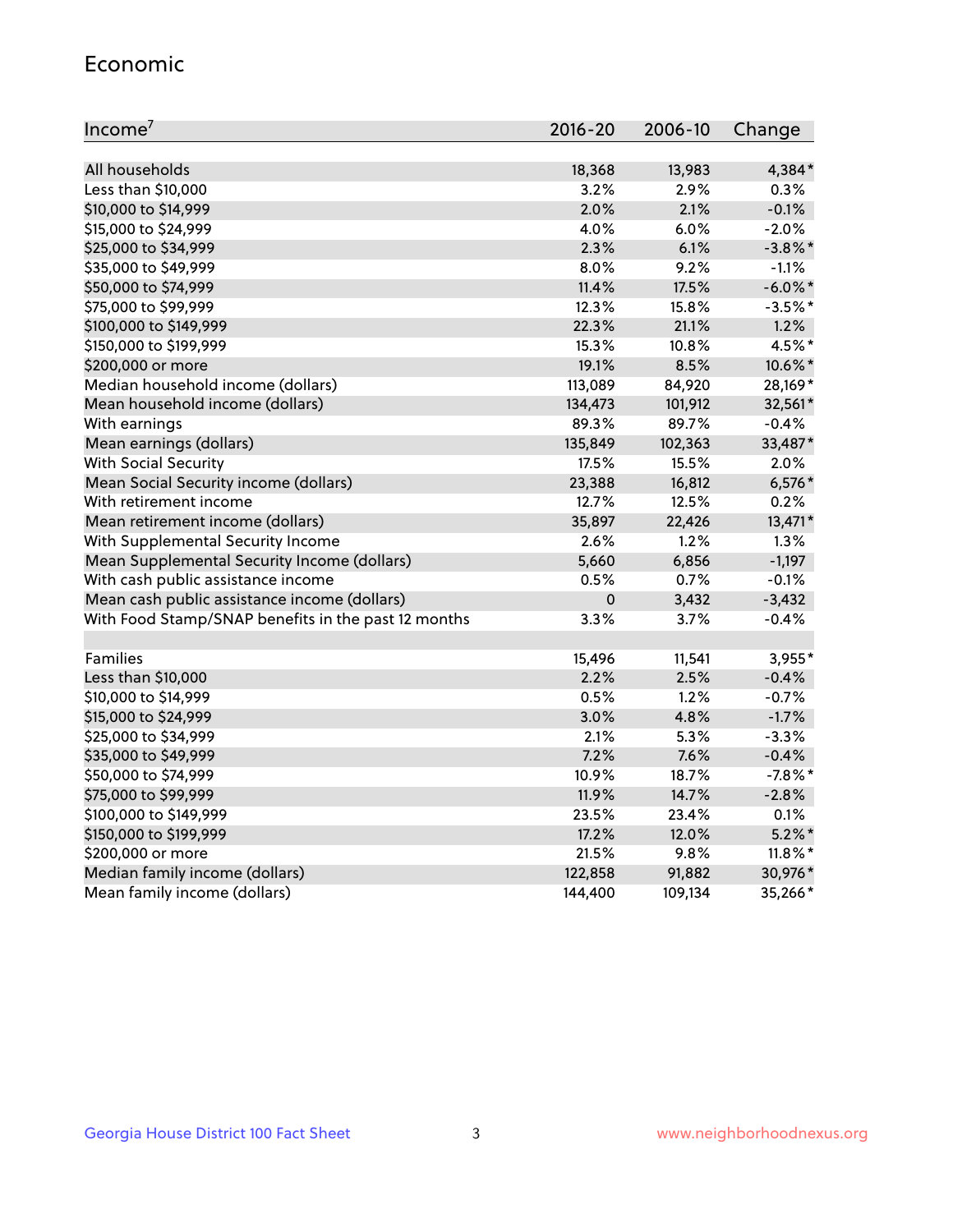## Economic, continued...

| Income, continued <sup>8</sup>                                        | $2016 - 20$ | 2006-10 | Change   |
|-----------------------------------------------------------------------|-------------|---------|----------|
|                                                                       |             |         |          |
| Nonfamily households                                                  | 2,872       | 2,442   | 430*     |
| Median nonfamily income (dollars)                                     | 51,618      | 47,484  | 4,134    |
| Mean nonfamily income (dollars)                                       | 75,396      | 61,753  | 13,643*  |
| Median earnings for workers (dollars)                                 | 50,919      | 44,343  | $6,576*$ |
| Median earnings for male full-time, year-round workers                | 89,696      | 68,805  | 20,892*  |
| (dollars)                                                             |             |         |          |
| Median earnings for female full-time, year-round workers<br>(dollars) | 57,322      | 47,582  | 9,739*   |
| Per capita income (dollars)                                           | 41,919      | 33,440  | 8,479*   |
|                                                                       |             |         |          |
| Families and People Below Poverty Level <sup>9</sup>                  | 2016-20     | 2006-10 | Change   |
|                                                                       |             |         |          |
| <b>All families</b>                                                   | 5.2%        | 6.0%    | $-0.8%$  |
| With related children under 18 years                                  | 6.0%        | 8.5%    | $-2.5%$  |
| With related children under 5 years only                              | 2.7%        | 6.7%    | $-4.0%$  |
| Married couple families                                               | 2.8%        | 3.3%    | $-0.4%$  |
| With related children under 18 years                                  | 2.0%        | 4.4%    | $-2.5%$  |
| With related children under 5 years only                              | 2.9%        | 0.9%    | 2.0%     |
| Families with female householder, no husband present                  | 18.0%       | 25.0%   | $-7.0%$  |
| With related children under 18 years                                  | 29.7%       | 32.9%   | $-3.2%$  |
| With related children under 5 years only                              | 0.0%        | 56.6%   | $-56.6%$ |
|                                                                       |             |         |          |
| All people                                                            | 6.7%        | 7.8%    | $-1.1%$  |
| Under 18 years                                                        | 7.8%        | 10.4%   | $-2.6%$  |
| Related children under 18 years                                       | 7.8%        | 10.4%   | $-2.6%$  |
| Related children under 5 years                                        | 11.0%       | 13.0%   | $-2.0%$  |
| Related children 5 to 17 years                                        | 7.0%        | 9.3%    | $-2.4%$  |
| 18 years and over                                                     | 6.2%        | 6.5%    | $-0.4%$  |
| 18 to 64 years                                                        | 5.7%        | 6.7%    | $-1.0%$  |
| 65 years and over                                                     | 9.3%        | 5.2%    | 4.1%     |
| People in families                                                    | 5.7%        | 7.4%    | $-1.7%$  |
| Unrelated individuals 15 years and over                               | 20.3%       | 12.2%   | 8.1%     |
|                                                                       |             |         |          |
| Non-Hispanic white people                                             | 4.1%        | 4.9%    | $-0.8%$  |
| Black or African-American people                                      | 8.4%        | 21.1%   | $-12.7%$ |
| Asian people                                                          | 1.7%        | 6.5%    | $-4.7%$  |
| Hispanic or Latino people                                             | 34.3%       | 23.6%   | 10.7%    |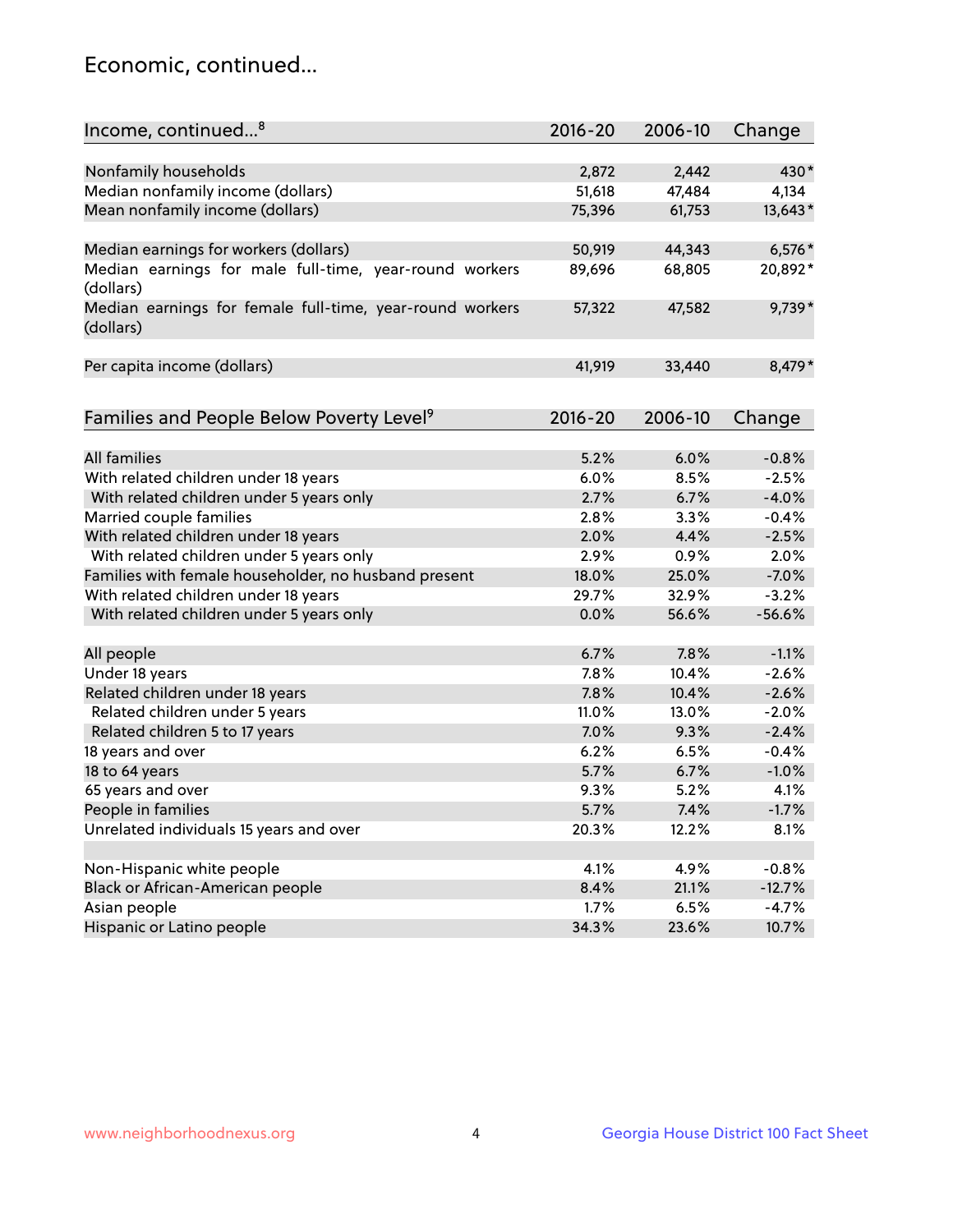## Employment

| Employment Status <sup>10</sup>                                             | $2016 - 20$ | 2006-10 | Change    |
|-----------------------------------------------------------------------------|-------------|---------|-----------|
|                                                                             |             |         |           |
| Population 16 years and over                                                | 43,463      | 30,529  | 12,933*   |
| In labor force                                                              | 68.8%       | 70.5%   | $-1.8%$   |
| Civilian labor force                                                        | 68.6%       | 70.5%   | $-1.9%$   |
| Employed                                                                    | 66.2%       | 65.4%   | 0.8%      |
| Unemployed                                                                  | 2.4%        | 5.1%    | $-2.7%$   |
| <b>Armed Forces</b>                                                         | 0.1%        | 0.0%    | 0.1%      |
| Not in labor force                                                          | 31.2%       | 29.5%   | 1.8%      |
|                                                                             |             |         |           |
| Civilian labor force                                                        | 29,825      | 21,517  | 8,308*    |
| <b>Unemployment Rate</b>                                                    | 3.5%        | 7.2%    | $-3.7%$   |
| Females 16 years and over                                                   | 22,469      | 15,911  | $6,558*$  |
| In labor force                                                              | 60.6%       | 60.9%   | $-0.3%$   |
| Civilian labor force                                                        | 60.5%       | 60.9%   | $-0.4%$   |
| Employed                                                                    | 57.7%       | 56.0%   | 1.7%      |
|                                                                             |             |         |           |
| Own children of the householder under 6 years                               | 4,373       | 4,840   | $-467$    |
| All parents in family in labor force                                        | 55.3%       | 52.7%   | 2.6%      |
|                                                                             |             |         |           |
| Own children of the householder 6 to 17 years                               | 13,263      | 8,705   | 4,558*    |
| All parents in family in labor force                                        | 62.5%       | 60.5%   | 2.0%      |
|                                                                             |             |         |           |
| Industry <sup>11</sup>                                                      | $2016 - 20$ | 2006-10 | Change    |
|                                                                             |             |         |           |
| Civilian employed population 16 years and over                              | 28,776      | 19,958  | 8,818*    |
| Agriculture, forestry, fishing and hunting, and mining                      | 0.2%        | 0.5%    | $-0.3%$   |
| Construction                                                                | 7.8%        | 6.8%    | 0.9%      |
| Manufacturing                                                               | 9.3%        | 10.9%   | $-1.6%$   |
| Wholesale trade                                                             | 3.8%        | 5.6%    | $-1.9%$ * |
| Retail trade                                                                | 11.2%       | 11.3%   | $-0.1%$   |
| Transportation and warehousing, and utilities                               | 4.0%        | 3.5%    | 0.5%      |
| Information                                                                 | 4.0%        | 4.2%    | $-0.2%$   |
| Finance and insurance, and real estate and rental and leasing               | 9.1%        | 10.5%   | $-1.4%$   |
| Professional, scientific, and management, and administrative                | 18.8%       | 16.8%   | 2.0%      |
| and waste management services                                               |             |         |           |
| Educational services, and health care and social assistance                 | 17.0%       | 15.7%   | 1.3%      |
| Arts, entertainment, and recreation, and accommodation and<br>food services | 9.2%        | 8.2%    | 1.0%      |
| Other services, except public administration                                | 3.9%        | 4.3%    | $-0.4%$   |
| Public administration                                                       | 2.0%        | 1.8%    | 0.2%      |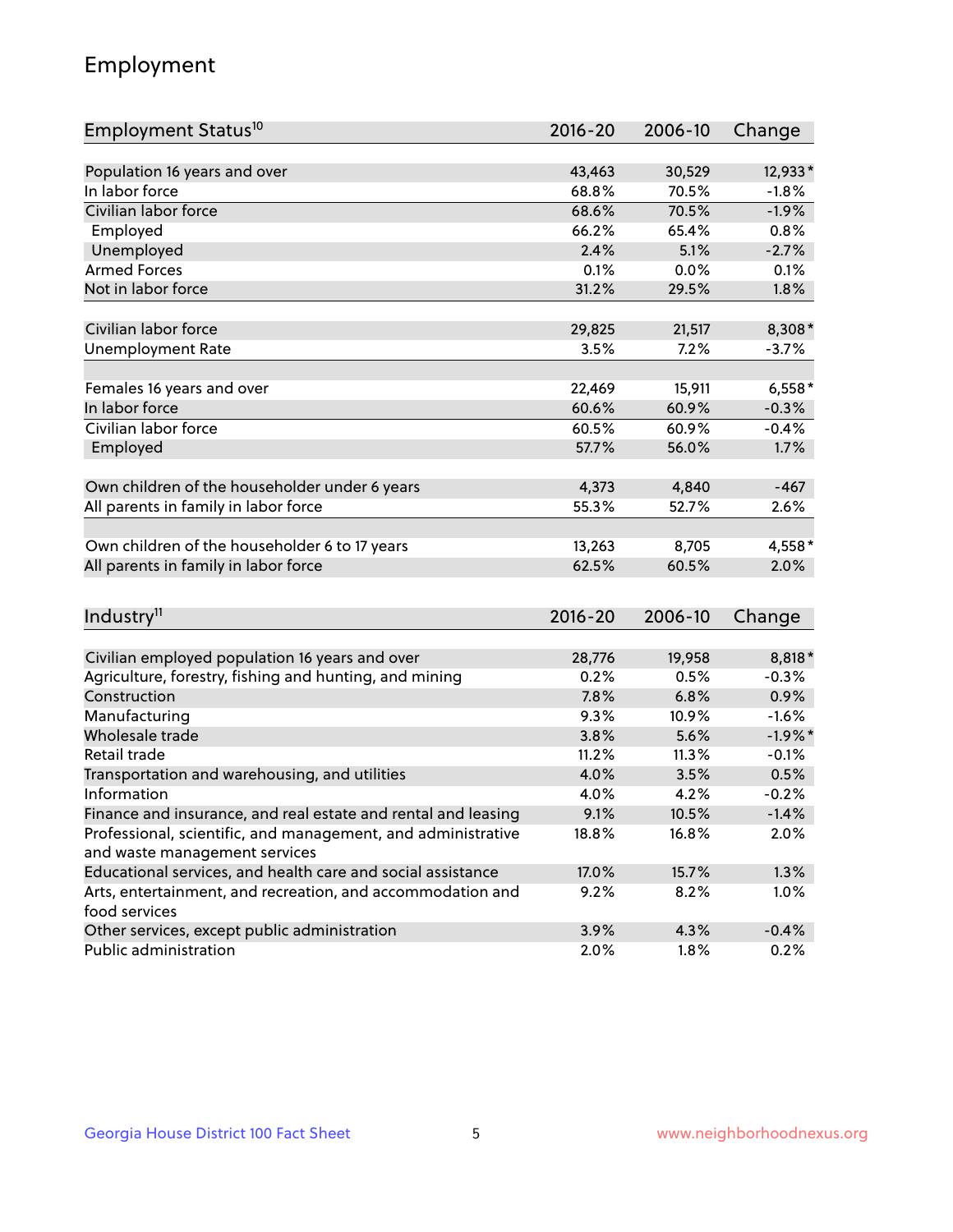## Employment, continued...

| Occupation <sup>12</sup>                                    | $2016 - 20$ | 2006-10 | Change     |
|-------------------------------------------------------------|-------------|---------|------------|
| Civilian employed population 16 years and over              | 28,776      | 19,958  | 8,818*     |
| Management, business, science, and arts occupations         | 52.9%       | 48.3%   | 4.6%       |
| Service occupations                                         | 9.5%        | 10.9%   | $-1.4%$    |
| Sales and office occupations                                | 23.3%       | 27.5%   | $-4.3\%$ * |
| Natural<br>and<br>maintenance                               | 7.3%        | 6.7%    | 0.6%       |
| resources,<br>construction,<br>occupations                  |             |         |            |
| Production, transportation, and material moving occupations | 7.1%        | 6.6%    | 0.5%       |
| Class of Worker <sup>13</sup>                               | $2016 - 20$ | 2006-10 | Change     |
| Civilian employed population 16 years and over              | 28,776      | 19,958  | 8,818*     |
| Private wage and salary workers                             | 83.1%       | 84.2%   | $-1.1%$    |
| Government workers                                          | 8.8%        | 9.6%    | $-0.9%$    |
| Self-employed in own not incorporated business workers      | 7.9%        | 6.0%    | $1.8\%$ *  |
| Unpaid family workers                                       | 0.3%        | 0.2%    | 0.2%       |
| Job Flows <sup>14</sup>                                     | 2019        | 2010    | Change     |
|                                                             |             |         |            |
| Total Jobs in district                                      | 10,516      | 6,706   | 3,810      |
| Held by residents of district                               | 10.3%       | 6.7%    | 3.5%       |
| Held by non-residents of district                           | 89.7%       | 93.3%   | $-3.5%$    |
| Jobs by Industry Sector <sup>15</sup>                       | 2019        | 2010    | Change     |
| Total Jobs in district                                      | 10,516      | 6,706   | 3,810      |
| Goods Producing sectors                                     | 17.6%       | 17.3%   | 0.3%       |
| Trade, Transportation, and Utilities sectors                | 20.8%       | 21.4%   | $-0.6%$    |
| All Other Services sectors                                  | 61.6%       | 61.3%   | 0.3%       |
|                                                             |             |         |            |
| Total Jobs in district held by district residents           | 1,079       | 452     | 627        |
| <b>Goods Producing sectors</b>                              | 14.1%       | 19.0%   | $-4.9%$    |
| Trade, Transportation, and Utilities sectors                | 15.9%       | 16.4%   | $-0.4%$    |
| All Other Services sectors                                  | 70.0%       | 64.6%   | 5.4%       |
|                                                             |             |         |            |
| Jobs by Earnings <sup>16</sup>                              | 2019        | 2010    | Change     |
| Total Jobs in district                                      | 10,516      | 6,706   | 3,810      |
| Jobs with earnings \$1250/month or less                     | 25.6%       | 27.7%   | $-2.1%$    |
| Jobs with earnings \$1251/month to \$3333/month             | 33.1%       | 39.1%   | $-6.0%$    |
| Jobs with earnings greater than \$3333/month                | 41.4%       | 33.2%   | 8.2%       |
|                                                             |             |         |            |
| Total Jobs in district held by district residents           | 1,079       | 452     | 627        |
| Jobs with earnings \$1250/month or less                     | 31.2%       | 28.1%   | 3.1%       |
| Jobs with earnings \$1251/month to \$3333/month             | 32.3%       | 42.0%   | $-9.8%$    |
| Jobs with earnings greater than \$3333/month                | 36.5%       | 29.9%   | 6.6%       |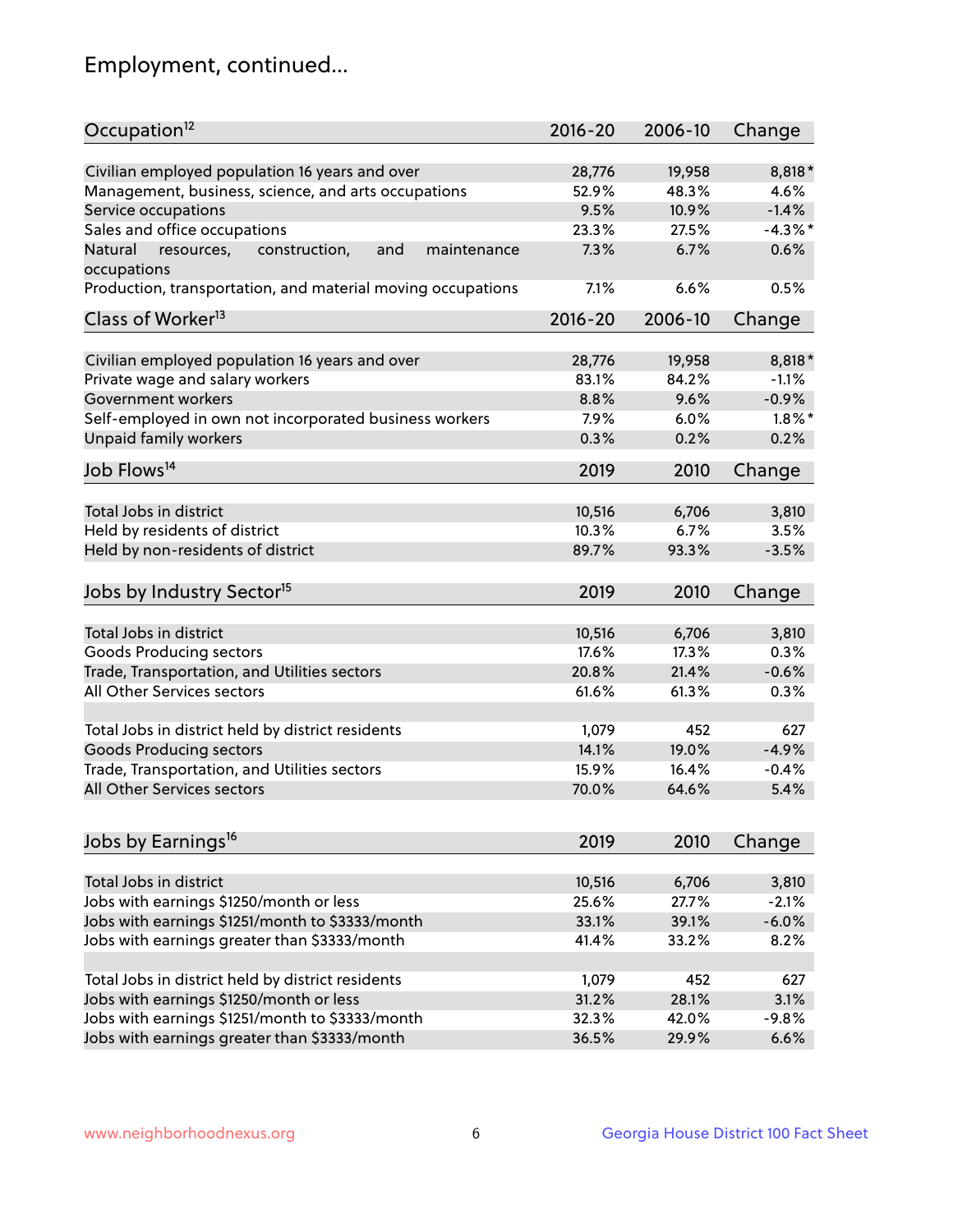## Employment, continued...

| Jobs by Age of Worker <sup>17</sup>               | 2019   | 2010  | Change   |
|---------------------------------------------------|--------|-------|----------|
|                                                   |        |       |          |
| Total Jobs in district                            | 10,516 | 6,706 | 3,810    |
| Jobs with workers age 29 or younger               | 26.1%  | 24.9% | 1.1%     |
| Jobs with workers age 30 to 54                    | 52.9%  | 60.4% | $-7.5%$  |
| Jobs with workers age 55 or older                 | 21.0%  | 14.7% | 6.4%     |
|                                                   |        |       |          |
| Total Jobs in district held by district residents | 1.079  | 452   | 627      |
| Jobs with workers age 29 or younger               | 24.0%  | 19.5% | 4.5%     |
| Jobs with workers age 30 to 54                    | 52.7%  | 64.6% | $-11.9%$ |
| Jobs with workers age 55 or older                 | 23.3%  | 15.9% | 7.3%     |
|                                                   |        |       |          |

#### Education

| School Enrollment <sup>18</sup>                | $2016 - 20$ | 2006-10 | Change     |
|------------------------------------------------|-------------|---------|------------|
|                                                |             |         |            |
| Population 3 years and over enrolled in school | 19,043      | 12,956  | $6,087*$   |
| Nursery school, preschool                      | 6.7%        | 11.2%   | $-4.5%$ *  |
| Kindergarten                                   | 4.0%        | 8.1%    | $-4.1\%$ * |
| Elementary school (grades 1-8)                 | 47.7%       | 47.8%   | $-0.1%$    |
| High school (grades 9-12)                      | 24.1%       | 18.0%   | $6.1\%$ *  |
| College or graduate school                     | 17.5%       | 14.8%   | 2.6%       |
| Educational Attainment <sup>19</sup>           | $2016 - 20$ | 2006-10 | Change     |
|                                                |             |         |            |
| Population 25 years and over                   | 37,322      | 26,903  | 10,419*    |
| Less than 9th grade                            | 2.1%        | 3.2%    | $-1.2%$    |
| 9th to 12th grade, no diploma                  | 4.4%        | 6.8%    | $-2.5%$    |
| High school graduate (includes equivalency)    | 17.6%       | 17.9%   | $-0.3%$    |
| Some college, no degree                        | 14.4%       | 22.0%   | $-7.6\%$ * |
| Associate's degree                             | 8.4%        | 9.0%    | $-0.6%$    |
| Bachelor's degree                              | 33.0%       | 27.9%   | $5.2\%$ *  |
| Graduate or professional degree                | 20.2%       | 13.2%   | $6.9\%$ *  |
|                                                |             |         |            |
| Percent high school graduate or higher         | 93.6%       | 90.0%   | 3.6%       |
| Percent bachelor's degree or higher            | 53.2%       | 41.1%   | $12.1\%$ * |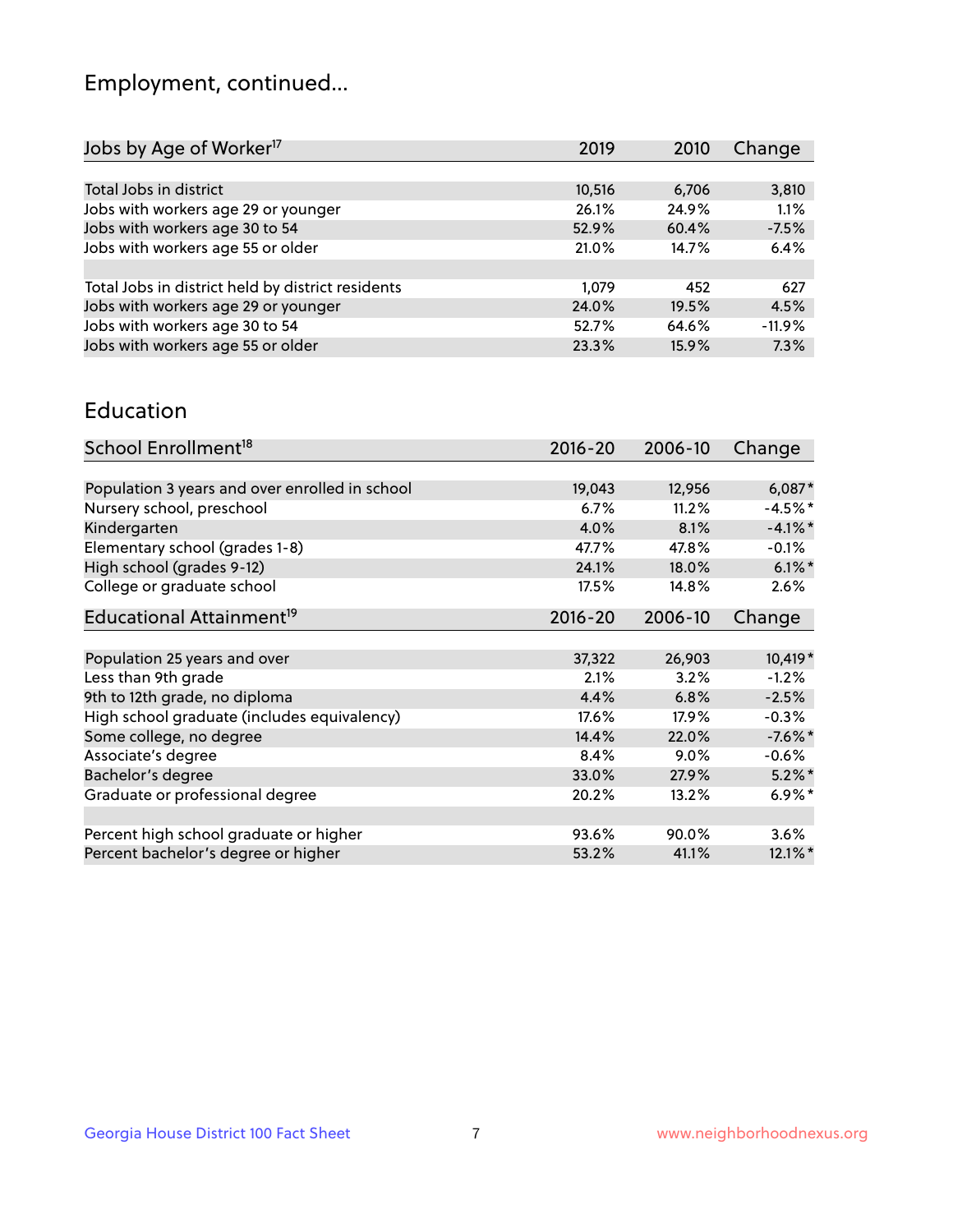## Housing

| Households by Type <sup>20</sup>                     | 2016-20     | 2006-10 | Change     |
|------------------------------------------------------|-------------|---------|------------|
|                                                      |             |         |            |
| <b>Total households</b>                              | 18,368      | 13,983  | 4,384*     |
| Family households (families)                         | 84.4%       | 82.5%   | 1.8%       |
| With own children under 18 years                     | 46.6%       | 47.0%   | $-0.4%$    |
| Married-couple family                                | 73.8%       | 69.7%   | $4.1\%$ *  |
| With own children of the householder under 18 years  | 42.1%       | 40.2%   | 1.9%       |
| Male householder, no wife present, family            | 3.9%        | 3.3%    | 0.6%       |
| With own children of the householder under 18 years  | 1.1%        | 1.1%    | $-0.0%$    |
| Female householder, no husband present, family       | 6.7%        | 9.5%    | $-2.8\%$ * |
| With own children of the householder under 18 years  | 3.5%        | 5.7%    | $-2.2\%$ * |
| Nonfamily households                                 | 15.6%       | 17.5%   | $-1.8%$    |
| Householder living alone                             | 12.9%       | 15.0%   | $-2.1%$    |
| 65 years and over                                    | 3.9%        | 4.3%    | $-0.4%$    |
|                                                      |             |         |            |
| Households with one or more people under 18 years    | 49.4%       | 49.8%   | $-0.3%$    |
| Households with one or more people 65 years and over | 18.2%       | 13.7%   | 4.5%*      |
|                                                      |             |         |            |
| Average household size                               | 3.23        | 3.07    | $0.16*$    |
| Average family size                                  | 3.56        | 3.42    | 0.14       |
|                                                      |             |         |            |
| Housing Occupancy <sup>21</sup>                      | $2016 - 20$ | 2006-10 | Change     |
|                                                      |             |         |            |
| Total housing units                                  | 19,077      | 15,029  | 4,048*     |
| Occupied housing units                               | 96.3%       | 93.0%   | $3.2\%$ *  |
| Vacant housing units                                 | 3.7%        | 7.0%    | $-3.2\%$ * |
|                                                      |             |         |            |
| Homeowner vacancy rate                               | 1.0         | 3.6     | $-2.6$     |
| Rental vacancy rate                                  | 1.5         | 9.1     | $-7.6$     |
|                                                      |             |         |            |
| Units in Structure <sup>22</sup>                     | $2016 - 20$ | 2006-10 | Change     |
|                                                      |             |         |            |
| Total housing units                                  | 19,077      | 15,029  | 4,048*     |
| 1-unit, detached                                     | 90.5%       | 88.9%   | 1.6%       |
| 1-unit, attached                                     | 2.7%        | 3.3%    | $-0.6%$    |
| 2 units                                              | 0.0%        | 0.8%    | $-0.8%$    |
| 3 or 4 units                                         | 0.4%        | 0.6%    | $-0.2%$    |
| 5 to 9 units                                         | 0.1%        | 0.1%    | $0.0\%$    |
| 10 to 19 units                                       | 0.4%        | 0.5%    | $-0.2%$    |
| 20 or more units                                     | 0.6%        | 0.3%    | 0.3%       |
| Mobile home                                          | 5.4%        | 5.5%    | $-0.1%$    |
|                                                      |             |         |            |
| Boat, RV, van, etc.                                  | 0.0%        | 0.0%    | 0.0%       |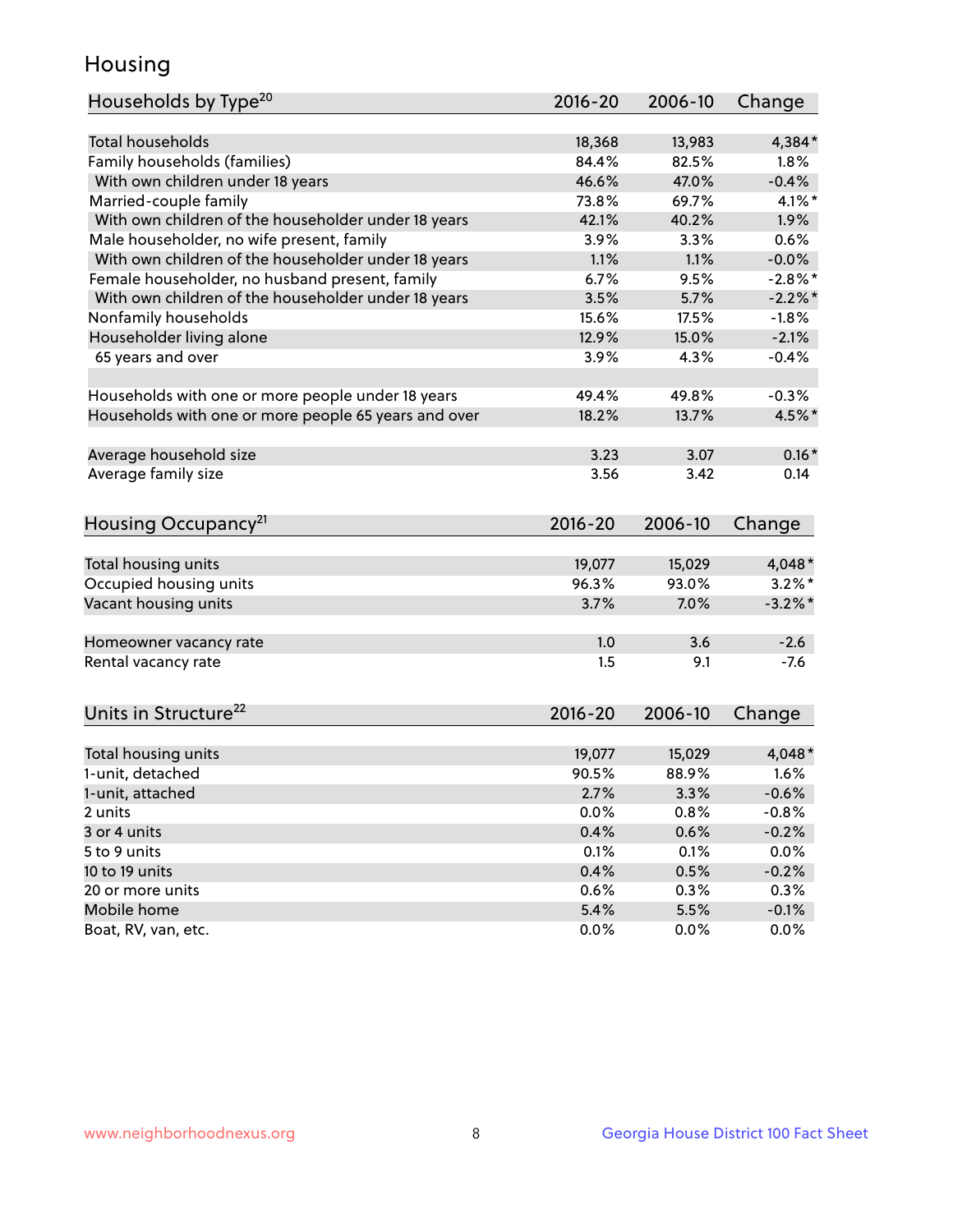## Housing, Continued...

| Year Structure Built <sup>23</sup>             | 2016-20     | 2006-10 | Change      |
|------------------------------------------------|-------------|---------|-------------|
| Total housing units                            | 19,077      | 15,029  | 4,048*      |
| Built 2014 or later                            | 8.5%        | (X)     | (X)         |
| Built 2010 to 2013                             | 7.4%        | (X)     | (X)         |
| Built 2000 to 2009                             | 41.8%       | 43.4%   | $-1.6%$     |
| Built 1990 to 1999                             | 28.7%       | 37.2%   | $-8.5%$ *   |
| Built 1980 to 1989                             | 7.2%        | 9.1%    | $-1.9%$     |
| Built 1970 to 1979                             | 3.6%        | 3.8%    | $-0.2%$     |
| Built 1960 to 1969                             | 1.4%        | 2.8%    | $-1.5%$     |
| Built 1950 to 1959                             | 0.9%        | 1.5%    | $-0.6%$     |
| Built 1940 to 1949                             | 0.2%        | 1.3%    | $-1.2%$     |
| Built 1939 or earlier                          | 0.4%        | 0.8%    | $-0.4%$     |
| Housing Tenure <sup>24</sup>                   | $2016 - 20$ | 2006-10 | Change      |
| Occupied housing units                         | 18,368      | 13,983  | 4,384*      |
| Owner-occupied                                 | 87.3%       | 90.7%   | $-3.4\%$ *  |
| Renter-occupied                                | 12.7%       | 9.3%    | $3.4\%$ *   |
| Average household size of owner-occupied unit  | 3.24        | 3.04    | $0.20*$     |
| Average household size of renter-occupied unit | 3.14        | 3.37    | $-0.24$     |
| Residence 1 Year Ago <sup>25</sup>             | $2016 - 20$ | 2006-10 | Change      |
| Population 1 year and over                     | 58,830      | 42,388  | 16,442*     |
| Same house                                     | 88.3%       | 87.7%   | 0.6%        |
| Different house in the U.S.                    | 11.2%       | 12.0%   | $-0.8%$     |
| Same county                                    | 4.5%        | 4.6%    | $-0.1%$     |
| Different county                               | 6.7%        | 7.4%    | $-0.8%$     |
| Same state                                     | 4.1%        | 4.3%    | $-0.2%$     |
| Different state                                | 2.6%        | 3.1%    | $-0.6%$     |
| Abroad                                         | 0.5%        | 0.3%    | 0.3%        |
| Value of Housing Unit <sup>26</sup>            | $2016 - 20$ | 2006-10 | Change      |
| Owner-occupied units                           | 16,033      | 12,687  | 3,346*      |
| Less than \$50,000                             | 3.1%        | 3.9%    | $-0.8%$     |
| \$50,000 to \$99,999                           | 0.7%        | 1.9%    | $-1.2%$     |
| \$100,000 to \$149,999                         | 2.4%        | 6.1%    | $-3.6\%$ *  |
| \$150,000 to \$199,999                         | 8.2%        | 20.0%   | $-11.8\%$ * |
| \$200,000 to \$299,999                         | 26.5%       | 28.6%   | $-2.1%$     |
| \$300,000 to \$499,999                         | 40.5%       | 28.3%   | 12.2%*      |
| \$500,000 to \$999,999                         | 17.3%       | 9.4%    | $7.9\%*$    |
| \$1,000,000 or more                            | 1.2%        | 1.9%    | $-0.7%$     |
| Median (dollars)                               | 339,668     | 260,905 | 78,763*     |
| Mortgage Status <sup>27</sup>                  | $2016 - 20$ | 2006-10 | Change      |
| Owner-occupied units                           | 16,033      | 12,687  | $3,346*$    |
| Housing units with a mortgage                  | 81.9%       | 84.6%   | $-2.7%$     |
| Housing units without a mortgage               | 18.1%       | 15.4%   | 2.7%        |
|                                                |             |         |             |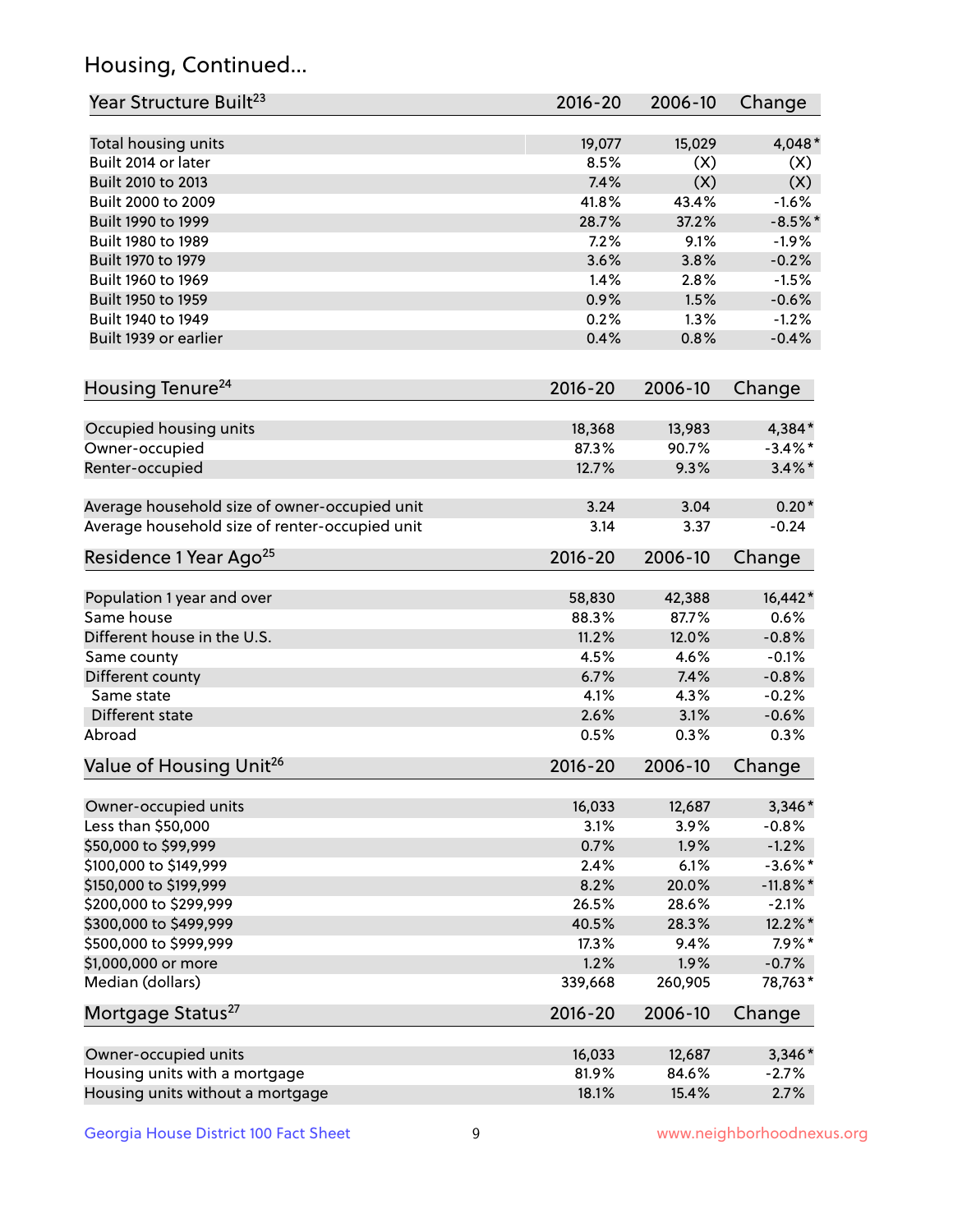## Housing, Continued...

| Selected Monthly Owner Costs <sup>28</sup>                                            | 2016-20     | 2006-10 | Change      |
|---------------------------------------------------------------------------------------|-------------|---------|-------------|
| Housing units with a mortgage                                                         | 13,127      | 10,729  | 2,398*      |
| Less than \$300                                                                       | 0.4%        | 0.0%    | 0.4%        |
| \$300 to \$499                                                                        | 0.3%        | 0.3%    | $-0.1%$     |
| \$500 to \$999                                                                        | 4.3%        | 7.0%    | $-2.7%$     |
| \$1,000 to \$1,499                                                                    | 16.2%       | 19.4%   | $-3.3%$     |
| \$1,500 to \$1,999                                                                    | 23.8%       | 29.1%   | $-5.3\%$ *  |
| \$2,000 to \$2,999                                                                    | 39.7%       | 29.9%   | $9.8\%$ *   |
| \$3,000 or more                                                                       | 15.2%       | 14.2%   | $1.0\%$     |
| Median (dollars)                                                                      | 2,093       | 1,899   | $194*$      |
| Housing units without a mortgage                                                      | 2,906       | 1,958   | 948*        |
| Less than \$150                                                                       | 0.2%        | 1.5%    | $-1.4%$     |
| \$150 to \$249                                                                        | 4.9%        | 11.2%   | $-6.3%$     |
| \$250 to \$349                                                                        | 11.1%       | 9.5%    | 1.6%        |
| \$350 to \$499                                                                        | 19.1%       | 28.3%   | $-9.2%$     |
| \$500 to \$699                                                                        | 32.8%       | 29.8%   | 3.0%        |
| \$700 or more                                                                         | 32.0%       | 19.7%   | 12.3%       |
| Median (dollars)                                                                      | 595         | 497     | $98*$       |
| Selected Monthly Owner Costs as a Percentage of<br>Household Income <sup>29</sup>     | $2016 - 20$ | 2006-10 | Change      |
| Housing units with a mortgage (excluding units where<br>SMOCAPI cannot be computed)   | 13,006      | 10,646  | $2,360*$    |
| Less than 20.0 percent                                                                | 53.7%       | 33.8%   | 19.8%*      |
| 20.0 to 24.9 percent                                                                  | 17.4%       | 16.4%   | 1.0%        |
| 25.0 to 29.9 percent                                                                  | 9.8%        | 13.8%   | $-4.0\%$ *  |
| 30.0 to 34.9 percent                                                                  | 3.5%        | 10.2%   | $-6.7\%$ *  |
| 35.0 percent or more                                                                  | 15.6%       | 25.8%   | $-10.2\%$ * |
| Not computed                                                                          | 122         | 84      | 38          |
| Housing unit without a mortgage (excluding units where<br>SMOCAPI cannot be computed) | 2,839       | 1,909   | 930         |
| Less than 10.0 percent                                                                | 52.6%       | 46.0%   | 6.6%        |
| 10.0 to 14.9 percent                                                                  | 15.8%       | 24.7%   | $-8.8%$     |
| 15.0 to 19.9 percent                                                                  | 9.6%        | 8.0%    | 1.6%        |
| 20.0 to 24.9 percent                                                                  | 5.7%        | 5.6%    | 0.2%        |
| 25.0 to 29.9 percent                                                                  | 4.1%        | 3.3%    | 0.8%        |
| 30.0 to 34.9 percent                                                                  | 3.0%        | 3.1%    | $-0.1%$     |
| 35.0 percent or more                                                                  | 9.2%        | 9.5%    | $-0.2%$     |
| Not computed                                                                          | 67          | 50      | 17          |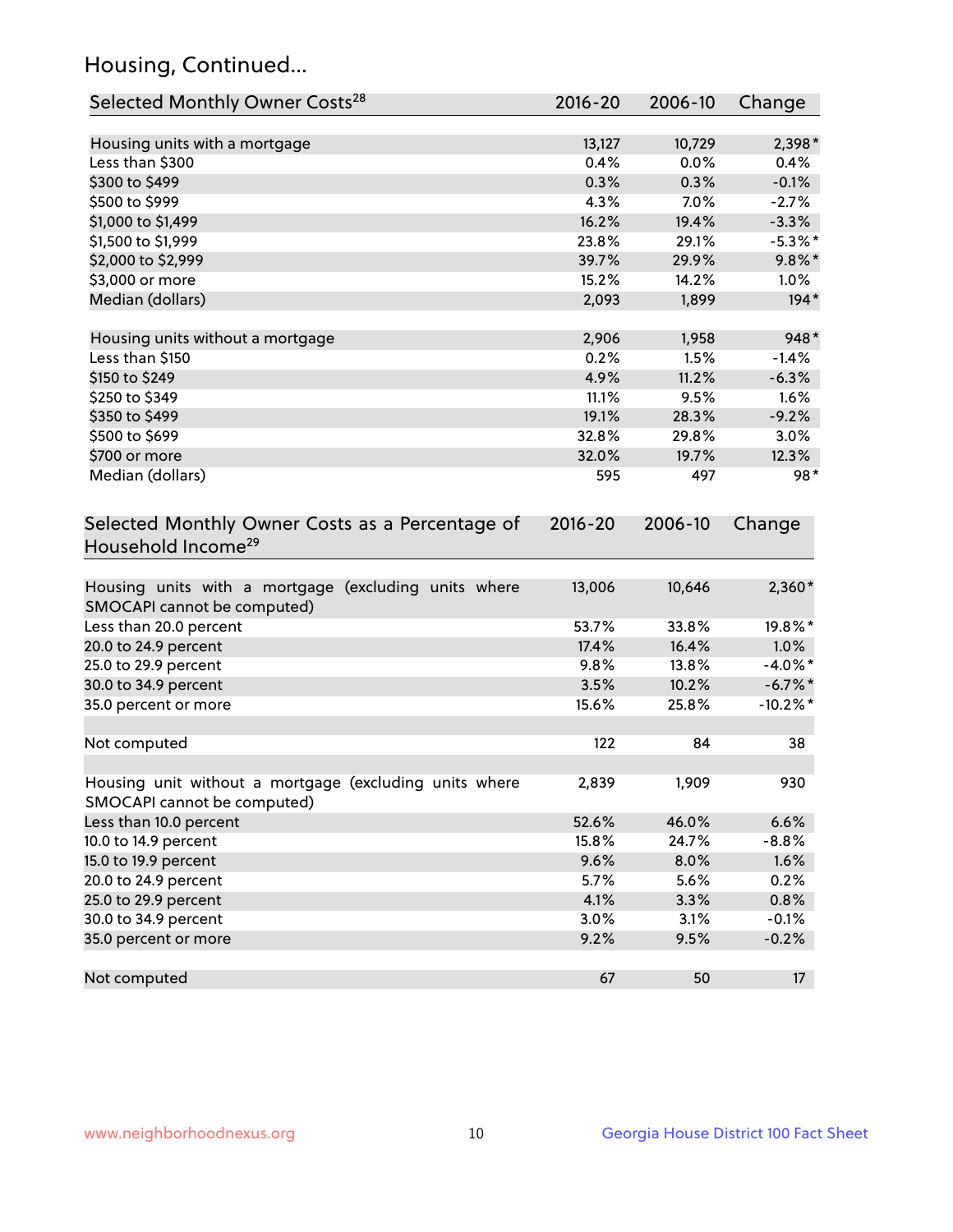## Housing, Continued...

| Gross Rent <sup>30</sup>   | 2016-20 | 2006-10 | Change   |
|----------------------------|---------|---------|----------|
|                            |         |         |          |
| Occupied units paying rent | 2,262   | 1,175   | 1,087*   |
| Less than \$200            | 0.0%    | 0.0%    | 0.0%     |
| \$200 to \$499             | 0.9%    | 3.0%    | $-2.2%$  |
| \$500 to \$749             | 7.7%    | 7.6%    | 0.1%     |
| \$750 to \$999             | 2.5%    | 26.0%   | $-23.5%$ |
| \$1,000 to \$1,499         | 34.5%   | 40.0%   | $-5.5%$  |
| \$1,500 to \$1,999         | 35.3%   | 20.8%   | 14.5%    |
| \$2,000 or more            | 19.2%   | 2.5%    | 16.7%    |
| Median (dollars)           | 1,564   | 1,396   | $168*$   |
|                            |         |         |          |
| No rent paid               | 73      | 121     | $-49$    |

| Gross Rent as a Percentage of Household Income <sup>31</sup>                   | $2016 - 20$ | 2006-10 | Change  |
|--------------------------------------------------------------------------------|-------------|---------|---------|
|                                                                                |             |         |         |
| Occupied units paying rent (excluding units where GRAPI<br>cannot be computed) | 2,182       | 1,143   | 1,039   |
| Less than 15.0 percent                                                         | 10.4%       | 6.2%    | 4.2%    |
| 15.0 to 19.9 percent                                                           | 11.0%       | 5.6%    | 5.3%    |
| 20.0 to 24.9 percent                                                           | 13.9%       | 13.7%   | 0.2%    |
| 25.0 to 29.9 percent                                                           | 10.2%       | 15.6%   | $-5.4%$ |
| 30.0 to 34.9 percent                                                           | 10.4%       | 8.7%    | 1.7%    |
| 35.0 percent or more                                                           | 44.2%       | 50.1%   | $-6.0%$ |
|                                                                                |             |         |         |
| Not computed                                                                   | 153         | 153     | -1      |

## Transportation

| Commuting to Work <sup>32</sup>           | 2016-20 | 2006-10 | Change     |
|-------------------------------------------|---------|---------|------------|
|                                           |         |         |            |
| Workers 16 years and over                 | 28,504  | 19,572  | 8,932*     |
| Car, truck, or van - drove alone          | 74.1%   | 78.7%   | $-4.6\%$ * |
| Car, truck, or van - carpooled            | 8.7%    | 8.7%    | $-0.0%$    |
| Public transportation (excluding taxicab) | $0.6\%$ | 0.7%    | $-0.1%$    |
| Walked                                    | 0.4%    | 0.2%    | 0.2%       |
| Other means                               | $0.8\%$ | $1.1\%$ | $-0.3%$    |
| Worked at home                            | 15.5%   | 10.6%   | 4.8%*      |
|                                           |         |         |            |
| Mean travel time to work (minutes)        | 34.2    | 33.2    | $1.0*$     |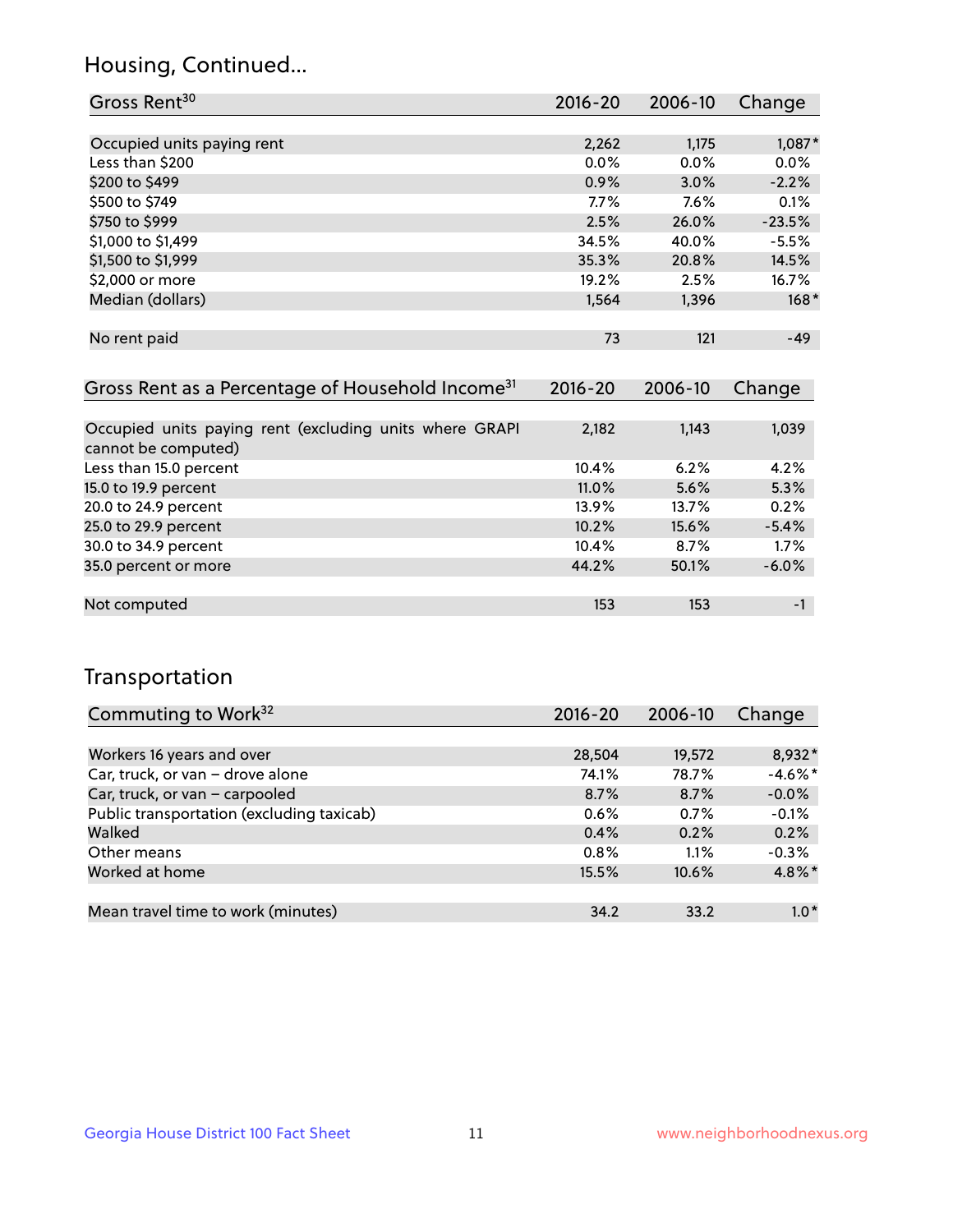## Transportation, Continued...

| Vehicles Available <sup>33</sup> | $2016 - 20$ | 2006-10 | Change     |
|----------------------------------|-------------|---------|------------|
|                                  |             |         |            |
| Occupied housing units           | 18,368      | 13,983  | 4,384*     |
| No vehicles available            | 1.4%        | 1.6%    | $-0.3%$    |
| 1 vehicle available              | 16.2%       | 21.2%   | $-5.0\%$ * |
| 2 vehicles available             | 53.8%       | 52.0%   | 1.7%       |
| 3 or more vehicles available     | 28.7%       | 25.1%   | 3.6%       |

#### Health

| Health Insurance coverage <sup>34</sup>                 | 2016-20 |
|---------------------------------------------------------|---------|
|                                                         |         |
| Civilian Noninstitutionalized Population                | 59,237  |
| With health insurance coverage                          | 90.6%   |
| With private health insurance coverage                  | 81.6%   |
| With public health coverage                             | 14.6%   |
| No health insurance coverage                            | 9.4%    |
| Civilian Noninstitutionalized Population Under 19 years | 18,699  |
| No health insurance coverage                            | 9.8%    |
| Civilian Noninstitutionalized Population 19 to 64 years | 35,229  |
| In labor force:                                         | 27,991  |
| Employed:                                               | 27,070  |
| With health insurance coverage                          | 91.2%   |
| With private health insurance coverage                  | 89.8%   |
| With public coverage                                    | 2.5%    |
| No health insurance coverage                            | 8.8%    |
| Unemployed:                                             | 921     |
| With health insurance coverage                          | 83.8%   |
| With private health insurance coverage                  | 79.6%   |
| With public coverage                                    | 4.6%    |
| No health insurance coverage                            | 16.2%   |
| Not in labor force:                                     | 7,239   |
| With health insurance coverage                          | 84.5%   |
| With private health insurance coverage                  | 74.3%   |
| With public coverage                                    | 12.1%   |
| No health insurance coverage                            | 15.5%   |